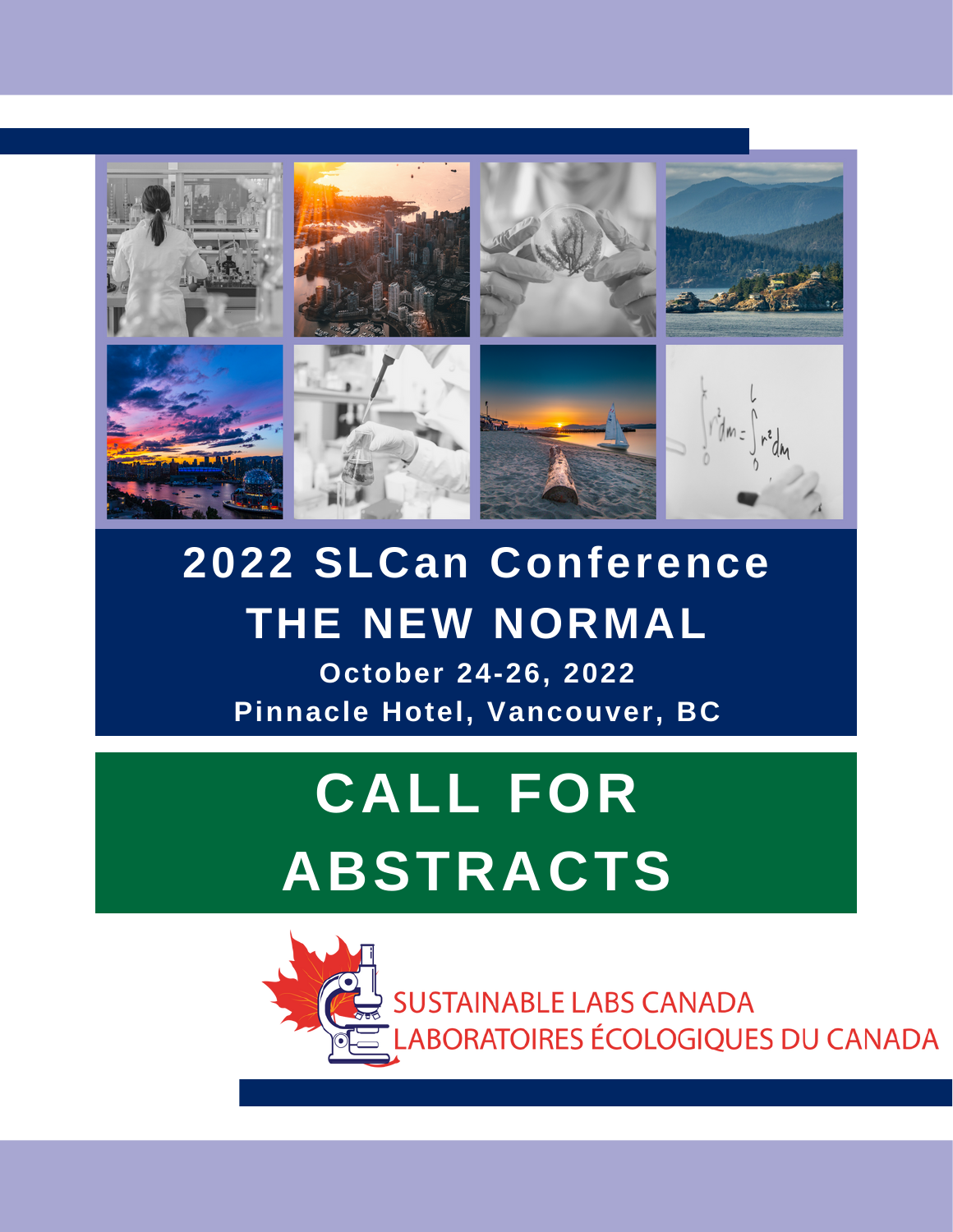## **THE NEW NORMAL**

The past two years have brought significant changes to how laboratories are designed, built and managed. From technology to people to the environment, the term "normal" doesn't always reflect everyone's normal. Creativity and innovation are pushing solutions out of their boxes and the 2022 Sustainable Laboratory Conference is your opportunity to share, and showcase, your "New Normal" with the Canadian laboratory community.

#### **LEAD CONTACT INFORMATION:**

| NAME:                | EMAIL:            |
|----------------------|-------------------|
| TITLE:               | <b>TELEPHONE:</b> |
| <b>ORGANIZATION:</b> |                   |

### **HERE ARE EXAMPLES OF QUESTIONS THAT WE WOULD LIKE TO SEE ANSWERED, FROM MULTIPLE PERSPECTIVES (DESIGNER, OPERATOR, OWNER), AS PART OF THE CONFERENCE PROGRAM:**

- Has lab planning changed moving forward?
- Has lab planning evolved based on new client expectations?
- Has IOT become common place in Laboratories? Should it?
- What does integrated design mean today?
- How are we building reconciliation in developing new facilities?
- Are supply-chain issues the new normal and how can you mitigate their risks?
- How will the 'remote workplace' be built into the laboratory working environment?
- How can facility design support the recruitment and retention of talent?
- How are companies attracting and retaining the talents?
- How can industry and universities support each other to grow the research sector?
- How are you engaging local communities and tapping into their region-specific expertise?
- What are the new design challenges associated with project resilience?
- How can lab facilities respond to environmental disasters?
- How can the facility protect the staff, research and building during emergency events?
- What is a resilient lab of the future?

## **WHAT IS YOUR NEW NORMAL?**

### **ABSTRACT SUBMISSION DEADLINE: APRIL 27, 2022**

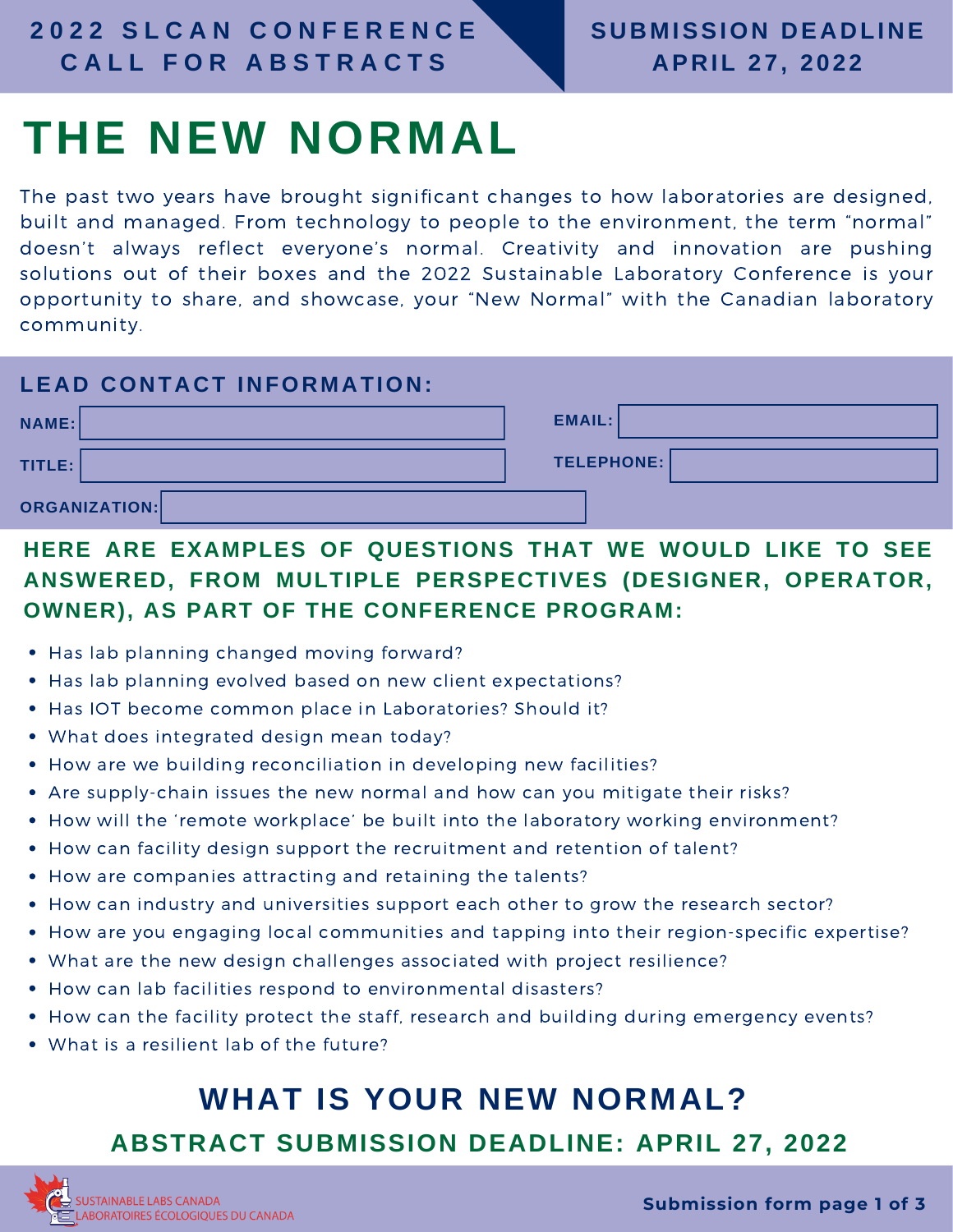## **THE NEW NORMAL**

Please note that all sections in this form must be completed for the abstract submission to be considered.

#### **ABSTRACT TITLE**

#### **AUTHOR LIST**

| Name                | Affiliation |  |
|---------------------|-------------|--|
|                     |             |  |
|                     |             |  |
|                     |             |  |
| <b>SPEAKER LIST</b> |             |  |

#### **SPEAKER LIST**

| Name | Title | Organization | Email |
|------|-------|--------------|-------|
|      |       |              |       |
|      |       |              |       |
|      |       |              |       |

#### **SPEAKER BIOGRAPHIES**

\*100 words maximum per bio in paragraph form

### **ABSTRACT SUBMISSION DEADLINE: APRIL 27, 2022**